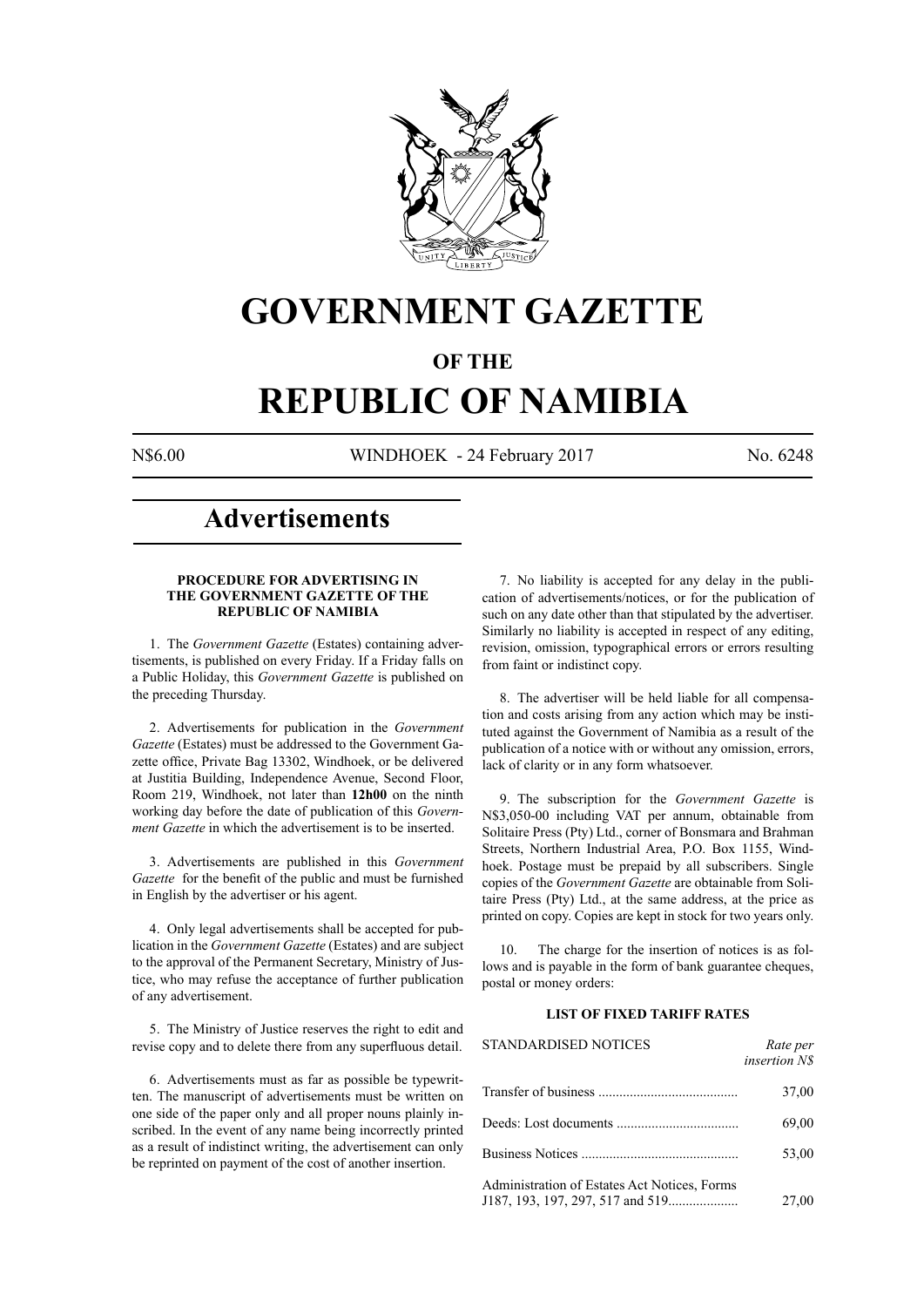| Insolvency Act and Companies Act Notices:                                                                                                                                                               | 48,00  |
|---------------------------------------------------------------------------------------------------------------------------------------------------------------------------------------------------------|--------|
| N.B. Forms 2 and 6 additional statements according<br>to word count table, added to the basic tariff.                                                                                                   | 333,00 |
| Naturalisation notices (including a reprint for the                                                                                                                                                     | 27,00  |
| Unclaimed moneys - only in the Government<br>Gazette, closing date 15 January (per entry of                                                                                                             | 13,00  |
|                                                                                                                                                                                                         | 53,00  |
|                                                                                                                                                                                                         | 27,00  |
| NON-STANDARDISED NOTICES                                                                                                                                                                                |        |
| Company notices:                                                                                                                                                                                        |        |
| Short notices: Meetings, resolutions, offers of<br>compromise, conversions of companies, voluntary<br>windings-up, etc.: closing of members' registers<br>for transfer and/or declarations of dividends | 120,00 |
| Declaration of dividends with profit statements,                                                                                                                                                        | 267,00 |
| Long notices: Transfers, changes in respect of<br>shares or capital, redemptions, resolutions,                                                                                                          | 373,00 |
|                                                                                                                                                                                                         | 120,50 |

#### **FORM J 187**

#### **LIQUIDATION AND DISTRIBUTION ACCOUNTS IN DECEASED ESTATES LYING FOR INSPECTION**

In terms of section 35(5) of Act 66 of 1965, notice is hereby given that copies of the liquidation and distribution accounts (first and final, unless otherwise stated) in the estates specified below will be open for the inspection of all persons interested therein for a period of 21 days (or shorter or longer if specially stated) from the date specified or from the date of publication hereof, whichever may be the later, and at the offices of the Master and Magistrate as stated.

Should no objection thereto be lodged with the Master concerned during the specified period, the executor will proceed to make payments in accordance with the accounts.

1172/2016 GOAGAS Brigitte, 56010800021, Erf 220, Damara Location, Grootfontein. Grootfontein. Windhoek. Afflux Investments, P.O. Box 1130, Windhoek.

1425/2009 GOSEB Absalom, 15 April 1945, 450415, Erf No. 5104, Mirre Street, Katutura, Windhoek, Khomas Region, Namibia, 6 April 1992. Thusnelde Goses, 24 November 1950, 5011240500231. Ueitele & Hans Legal Practitioners, No. 28 Beethoven & Wagner Street, Windhoek-West, Windhoek, Namibia.

1739/2015 SNYMAN Debora, 62010401069, 10 Tulbach Street, Mariental. Mariental. Windhoek. Van Heerden, Liebenberg & Co., P.O. Box 13, Mariental.

1789/2016 VENTER Willem Christoffel, Windhoek, 15 August 1934, 34081500274, Okahandja, 6 August Liquidators' and other appointees' notices …..… 80,00 Gambling house licences/Liquor licences ........... 120,00 SALES IN EXECUTION AND OTHER PUBLIC SALES: Sales in execution ………………………......…. 207,00 Public auctions, sales and tenders: Up to 75 words …………………….…….......… 69,00 76 to 250 words ……………………….….......... 171,00 251 to 350 words …………………….……........ 253,00 ORDERS OF THE COURT

#### Provisional and final liquidations or sequestrations ……………………................….. 157,00 Reduction of change in capital mergers, offers of compromise …………………………............. 373,00 Judicial managements, *curator bonis* and similar and extensive *rule nisi* …………………….….... 373,00 Extension of return date ………………….......... 48,00 Supersession and discharge of petitions  $(J.158)$ ..  $40,00$

The charge for the insertion of advertisements other than the notices mentioned in paragraph 10 is at the rate of N\$13,00 per cm double column. (Fractions of a cm must be calculated as a cm).

12. No advertisements shall be inserted unless the charge is prepaid. Cheques, drafts, postal or money orders must be made payable to the Ministry of Justice, Private Bag 13302, Windhoek.

2016. F.M. Oehl Trust cc, P.O. Box 90290, Windhoek, Namibia.

1758/2016 NELDNER Horst Jurgen, Windhoek, 3 May 1950, 50050300121, Windhoek, 12 October 2016. F.M. Oehl Trust cc, P.O. Box 90290, Windhoek, Namibia.

1886/2016 PRINSLOO Dorothea Antoinetta Christina, Windhoek, 3 May 1933, 33050300108, Windhoek, 8 June 2016. Willem Adriaan Jacobus Prinsloo, 2 April 1944, 44040200187. F.M. Oehl Trust cc, P.O. Box 90290, Windhoek, Namibia.

2025/2015 JACOBS Gene, 72032110164, Windhoek. F.M. Oehl Trust cc, Unit 7, 32 Schanzen Road, P.O. Box 90290, Windhoek, Namibia.

696/2015 GARISES Marylin, 80091910072, Erf 8481, Katutura, Windhoek, Namibia. Elvis Jackson Pietersen, 84070110178. Windhoek. Etzold-Duvenhage, 33 Feld Street, Windhoek.

855/2015 CLOETE James Dawid Hendrik, 47083- 100136, Erf No. 226, Paul van Harte Street, Khomasdal, Windhoek. Johanna Elizabeth Cloete, 45121200730. Final. Windhoek. Dr. Weder, Kauta & Hoveka Inc., 3rd Floor, WKH House, Jan Jonker Road, Ausspannplatz, P.O. Box 864, Windhoek, Namibia.

572/2016 FISCH James George, 64092700032, Khomas. Elizabeth Christina Fisch, 66080800152. Amended. Oranjemund. Windhoek. Bank Windhoek Limited, Trust Department, P.O. Box 15, Windhoek.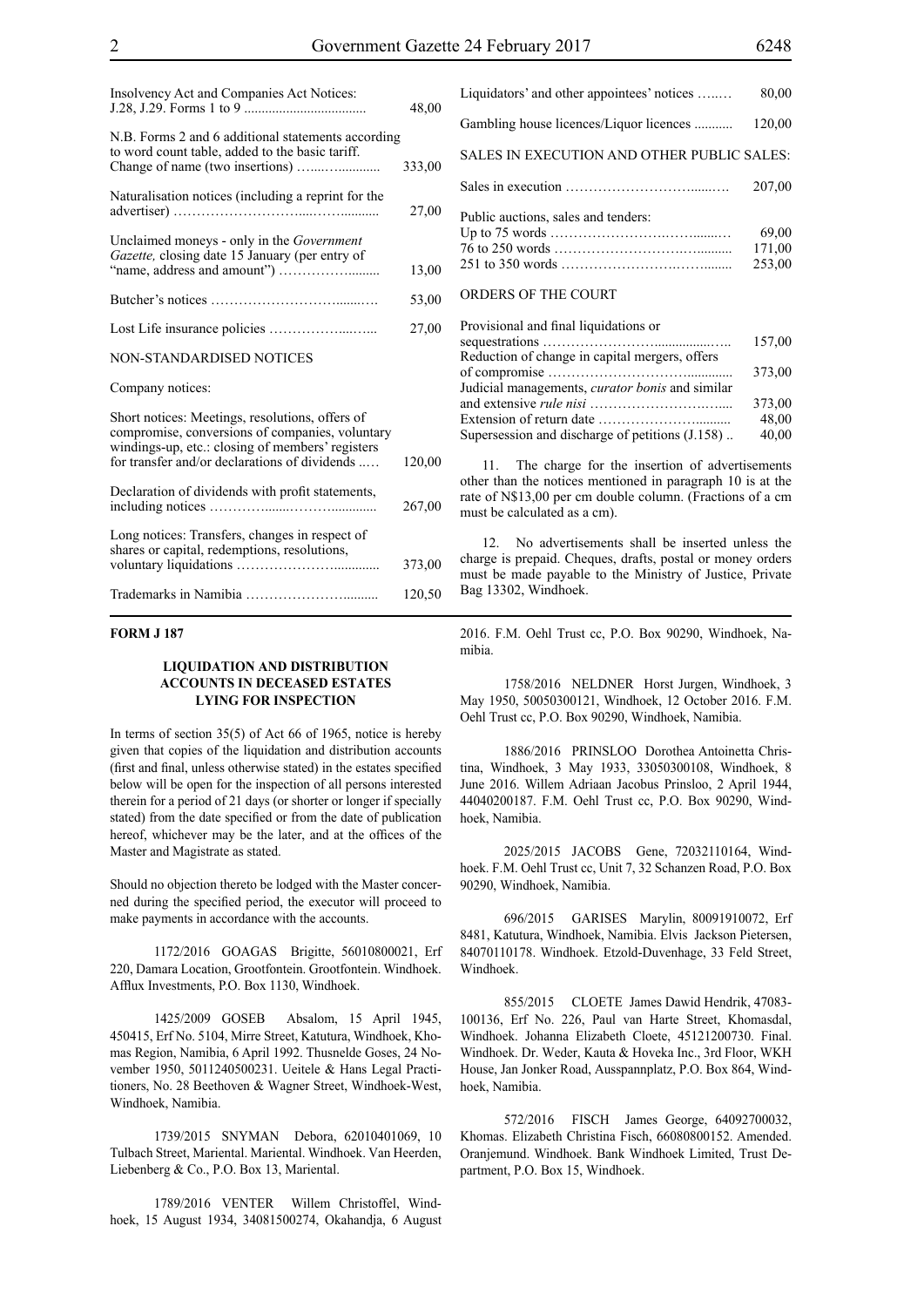442/2016 BARNARD John Wesley, 41012000184, Otjiwarongo. Otjiwarongo. Windhoek. Bank Windhoek Limited, Trust Department, P.O. Box 15, Windhoek.

972/2016 TOBIAS Jeremia Kasondaha, 530111- 00608, Khomas. Windhoek. Windhoek. Bank Windhoek Limited, Trust Department, P.O. Box 15, Windhoek.

1548/2014 NHINDA Kepawa Ruth, 55092900393, Ohalushu Village, Ohangwena Region. Matheus Ndilipunye Nhinda, 48091700342. Windhoek. FNB Trust Services Namibia (Pty) Ltd, P.O. Box 448, Windhoek, Namibia.

1759/2015 PASCHEKA Ingeborg Adele Anna, 20071500227, Windhoek, 18 August 2015. Windhoek. Standard Executors & Trustees, P.O. Box 2164, Windhoek, Namibia.

556/2016 MULUKENI Michael, 56121201312, Otjiwarongo, 29 April 2013. Supplementary. Windhoek. Otjiwarongo. Standard Executors & Trustees, P.O. Box 2164, Windhoek, Namibia.

 $\frac{1}{2}$ 

#### **FORM J 193**

#### **NOTICE TO CREDITORS IN DECEASED ESTATES**

All persons having claims against the estates mentioned below are hereby called upon to lodge their claims with the executors concerned, within 30 days (or otherwise as indicated) calculated from the date of publication hereof. The information is given in the following order: Estate number, surname and Christian names, date of birth, identity number, last address, date of death; surviving spouse's names, surname, date of birth and identity number; name and address of executor or authorised agent, period allowed for lodgement of claims if other than 30 days.

133/2017 ALBRECHT Wolfgang Lebrecht, Windhoek, 24 March 1932, 32032400065, Flat No. 1, Antonius Residence, Swakopmund, Namibia, 30 December 2016. Kinghorn Associates, P.O. Box 1455, Swakopmund.

161/2017 GLOEDITZSCH Berhard Peter, Windhoek, 13 September 1983, 83091310841, Okahandja, 3 January 2017. F.M. Oehl Trust cc, P.O. Box 90290, Windhoek.

154/2017 MACKINTOSH Evan Wilson, Windhoek, 14 September 1927, 27091410017, Marie Douglas Heim, Swakopmund, Namibia, 23 January 2016. Old Mutual Trust, P.O. Box 165, Windhoek.

63/2017 TRUTER Hendrik Jakobus Christiaan, Windhoek, 24 January 1952, 52012400345, No. 28 Schletwein Street, Pionierspark, Windhoek, 6 January 2017. Loraine Elizabeth Truter, 22 March 1955, 55032200131. Bank Windhoek Ltd, P.O. Box 15, Windhoek.

126/2017 OTTO Cornelia Magritha Lombard, Windhoek, 23 November 1936, 36112300036, Grootfontein District, 25 December 2016. FNB Trust Services Namibia (Pty) Ltd, P.O. Box 448, Windhoek, Namibia.

199/2017 LE GRANGE Gerda Olga, Windhoek, 10 July 1921, 2107100100111, 1 February 2017. FNB Trust Services Namibia (Pty) Ltd, P.O. Box 448, Windhoek, Namibia.

MARITZ Nicolaas Herman, Windhoek, 24 November 1932, 32112400010, 26 November 2016. FNB Trust Services Namibia (Pty) Ltd, P.O. Box 448, Windhoek, Namibia.

214/2017 WATT Ian Shaw, Windhoek, 23 December 1934, 3412235015082, South Africa, 27 August 2015. FNB Trust Services Namibia (Pty) Ltd, P.O. Box 448, Windhoek, Namibia.

 $\frac{1}{2}$ 

#### **FORM J29**

#### **FIRST MEETING OF CREDITORS, CONTRIBUTORIES MEMBERS OF DEBENTURE HOLDERS OF SEQUESTRATED ESTATES, COMPANIES BEING WOUND UP OR PLACED UNDER JUDICIAL MANAGEMENT**

The estates and companies mentioned below having been placed under sequestration, being wound up or having been placed under provisional judicial management by order of the High Court of Namibia, the Master of the High Court hereby gives notice pursuant to section 17(4) and 40(1) of the Insolvency Act, 1973, and sections 361(1), 370(1) and 435 of the Companies Act, 2004, that a first meeting of creditors, contributories, members or debenture holders of the said estates or companies will be held on the dates and at the times and places mentioned below, for proof of claims against the estates or companies, the election of trustees, liquidators or judicial managers or provisional judicial managers or for the purposes referred to in section 370 or 437 of Act No. 28 of 2004, as the case may be.

Meetings in a district in which there is a Master's office, will be held before the Master, elsewhere they will be held before the Magistrate:

W27/16 **David Benjamin Nagel and Charmaine Nagel.** Date upon which order was made: 5 August 2016. Date, time and place of meeting: 8 March 2017, 10h00, at the Master of the High Court, 4th Floor, Frans Indongo Building, Windhoek.

 $\frac{1}{2}$ 

#### **FORM 1**

#### **APPOINTMENT OF TRUSTEES AND LIQUIDATORS AND PROOF OF CLAIMS IN SEQUESTRATED ESTATES OR COMPANIES BEING WOUND UP**

Pursuant to subsection (3) of section fifty-six, section seventyseven and subsection (3) of section forty of the Insolvency Act, 1936, section 339, 366, 375 (5)(b) and 402 of the Companies Act, 1973, notice is hereby given that the persons mentioned below have been appointed trustee or liquidators, as the case may be, and that persons indebted to the estate or companies are required to pay their debts to them forthwith unless otherwise indicated.

Meetings of creditors of the said estate or companies will be held on the dates and the times and places mentioned below, for proof of claims against the estates or companies, for the purpose of receiving the trustees' or liquidators' reports as to the affairs and conditions of the estates or companies and for giving the trustees or liquidators directions concerning the sale of recovery or any matter relating to the administration thereof.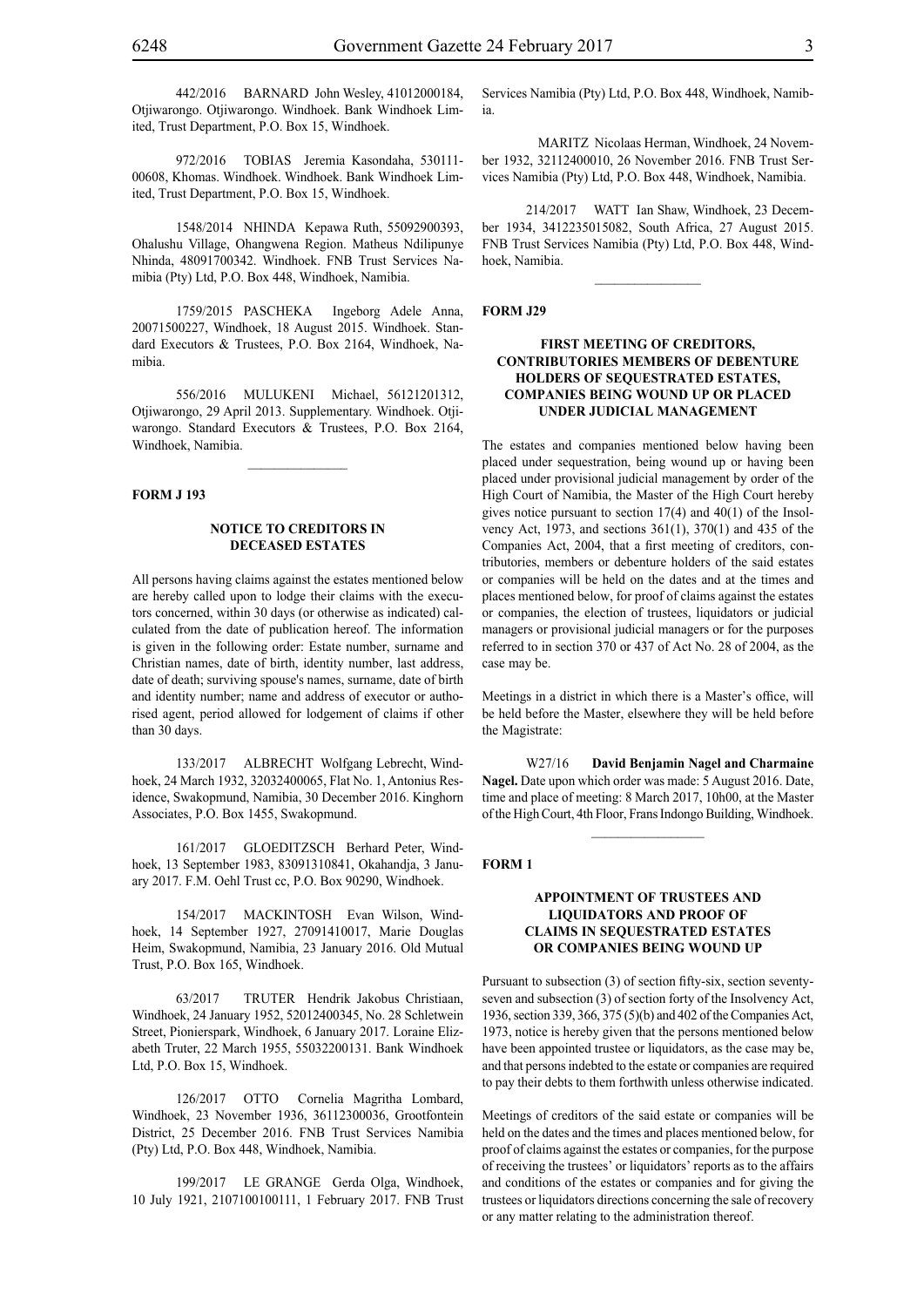W04/16 **Profile Civil Construction (Pty) Ltd**  (In Liquidation). I.R. McLaren, Liquidator, Bruni & McLaren, P.O. Box 11267, Klein Windhoek. 15 March 2017 at 10h00 before the Master of the High Court, Windhoek. Second general meeting, directors and creditors.

W30/16 **Ballot Investments cc** (In Liquidation). I.R. McLaren, Bruni & McLaren, P.O. Box 11267, Klein Windhoek. 15 March 2017 at 10h00 before the Master of the High Court, Windhoek. Second general meeting, members and creditors.

 $\frac{1}{2}$ 

#### **FORM 2**

#### **MEETING OF CREDITORS IN SEQUESTRATED ESTATES OR COMPANIES BEING WOUND UP**

Pursuant to sections *forty-one* and *forty-two* of the Insolvency Act, 1936, notice is hereby given that a meeting of creditors will be held in the sequestrated estates or companies being wound up mentioned below, on the dates, at the times and places and for the purpose thereof.

Meetings in a town in which there is a Magistrate's office, will be held before the Master, elsewhere they will be held before the Magistrate.

The particulars given in the following order: The number of estate/company; the name and description of the estate/company; the date, hour and place of meeting and the purpose of the meeting.

W04/15 **People's Corner Shop** cc (In Liquidation). 8 March 2017, at 10h00 at the Office of the Master of the High Court, Windhoek. Special meeting, proof of claims. Bruni & McLaren, P.O. Box 11267, Klein Windhoek.

W11/16 **Namspace Contractors cc** (In Liquidation). 8 March 2017, at 10h00 at the Office of the Master of the High Court, Windhoek. Special meeting, proof of claims. Bruni & McLaren, P.O. Box 11267, Klein Windhoek.

 $\frac{1}{2}$ 

#### **FORM 4**

#### **LIQUIDATION ACCOUNTS AND PLANS OF DISTRIBUTION OR CONTRIBUTION IN SEQUESTRATED ESTATES OR COMPANIES BEING WOUND UP**

Pursuant to section 77 of the Co-operatives Act 1996 (as amended) notice is hereby given that the liquidation accounts and plans of distribution or contribution in the estates or companies/cooperatives mentioned below, will lie for inspection of creditors at the offices of the Registrar of Co-operatives, Luther Street, Windhoek and Investment Trust Company (Pty) Ltd .The particulars given are the following order: Name and description of estate/cooperative, description of account, place of account lying for inspection.

W21/16 **W. Parcel Management Services cc** (in liquidation). First and Final Liquidation and Distribution Account. Office of the Master of the High Court, Windhoek for a period of 14 days as from 24 February 2014. I.R. McLaren, Trustee, Bruni & McLaren, P.O. Box 11267, Klein Windhoek.

W25/16 **L. Geyser Close Corporation** (in liquidation). First and Final Liquidation and Distribution Account. Office of the Master of the High Court, Windhoek for a period of 14 days as from 24 February 2014. I.R. McLaren, Liquidator, Bruni & McLaren, P.O. Box 11267, Klein Windhoek.

W30/10 **Insolvent Estate: Alfred Kohne**. First and Final Liquidation and Distribution Account. Office of the Master of the High Court, Windhoek and Magistrate Okahandja for a period of 14 days as from 24 February 2014. I.R. McLaren, Trustee, Bruni & McLaren, P.O. Box 11267, Klein Windhoek.

 $\frac{1}{2}$ 

#### **FORM 5**

#### **PAYMENT OF DIVIDENDS AND COLLECTION OF CONTRIBUTIONS IN SEQUESTRATED ESTATES OR COMPANIES BEING WOUND UP**

The liquidation accounts and plans of distribution or contribution in the sequestrated estates or companies being wound up mentioned below having been confirmed on dates mentioned therein, notice is hereby given, pursuant to sub-section (1) of section one hundred and thirteen of the Insolvency Act, 1936, and section 409(2) of the Companies Act, 1973, that dividends are in the course of payment or contributions are in the course of collection in the said estates or companies as set forth below, and that every creditor liable to contribution is required to pay the trustee the amount for which he/she is liable at the address mentioned below.

The particulars are given in the following order: Number of estate or company; name and description of estate or company; date when account confirmed; whether a dividend is being paid or contribution collected or both; name and address of Trustee or Liquidator.

W22/13 **Insolvent Estate: M.E. Espag (born Taljaard)**. 1 February 2017. Dividends paid to Concurrent Creditors. First and Final Liquidation and Distribution Account. I.R. McLaren, Trustee, Bruni & McLaren, P.O. Box 11267, Klein Windhoek.

#### **NOTICE OF SURRENDER OF A DEBTOR'S ESTATE (SECTION 4(1))**

 $\frac{1}{2}$ 

Notice is hereby given that application will be made to the High Court of Namibia on the 31st day of March 2017 at 10 o'clock in the forenoon or as soon thereafter as the matter can be heard, for the acceptance of the surrender of the estate of **WILLEM JACOBUS VAN WYK** and **LAURA VAN WYK of ERF NO. 430, 23RD STREET, WESTDENE, KEETMANSHOOP** and that a statement of his affairs will lie for inspection at the office of the Master of the High Court at **WINDHOEK** and at the Magistrate's for the district of KEETMANSHOOP for a period of fourteen days as from the 7th day of March 2017.

METCALFE ATTORNEYS WINDHOEK LEGAL PRACTITIONER FOR ApplicantS 3RD FLOOR, SHAPUMBA TOWERS GUTENBERG STREET WINDHOEK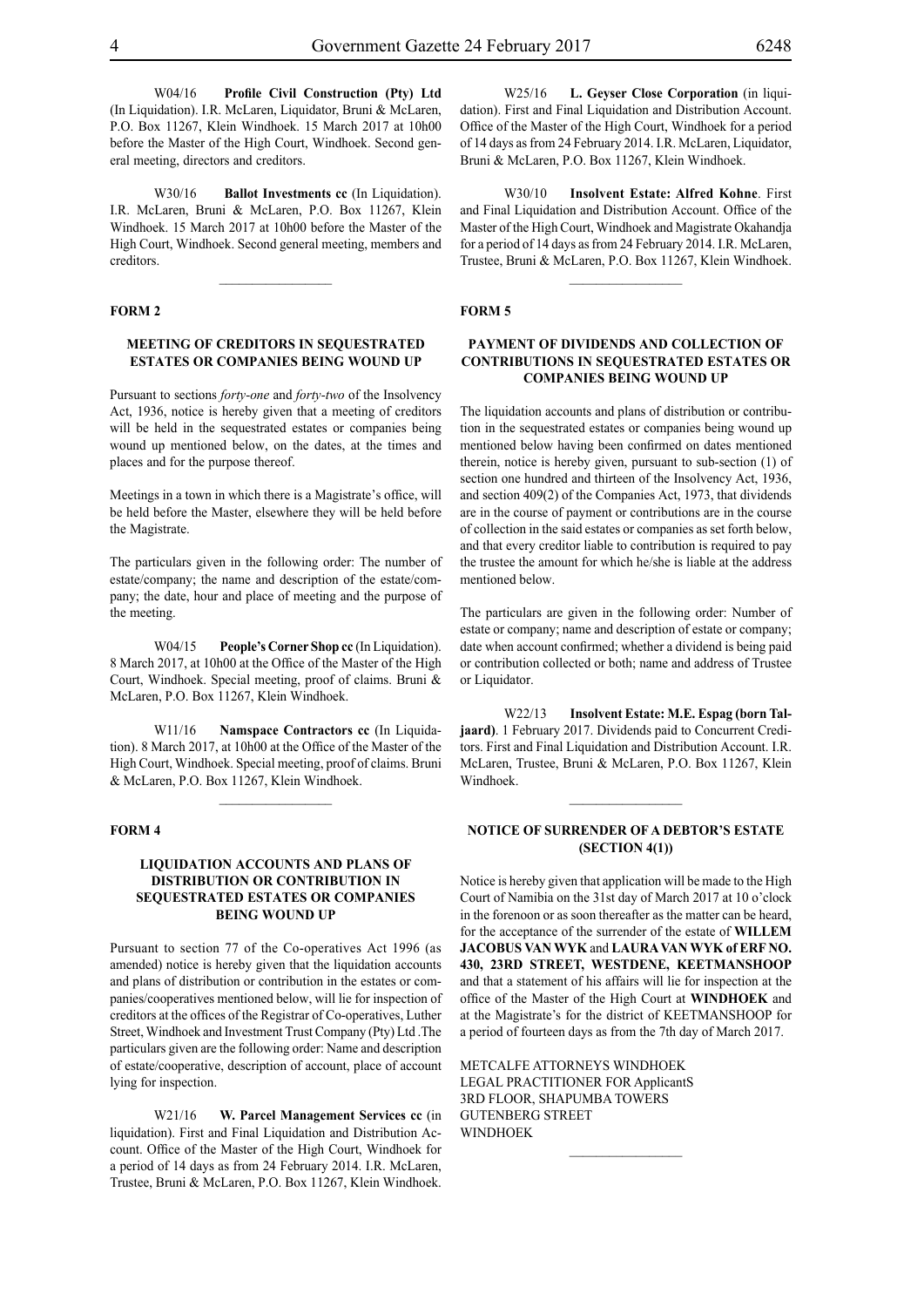| IN THE MAGISTRATE'S COURT FOR THE DISTRICT |  |
|--------------------------------------------|--|
| OF WINDHOEK                                |  |

| <b>HELD AT WINDHOEK</b> | <b>CASE NO: 4240/06</b> | <b>KORNELIA SAMUEL N.O.</b><br>(E/LATE: DINA IYAMBO)                                                                                                                                   | Defendant |
|-------------------------|-------------------------|----------------------------------------------------------------------------------------------------------------------------------------------------------------------------------------|-----------|
| In the matter between:  |                         | <b>NOTICE OF SALE IN EXECUTION OF</b><br><b>IMMOVABLE PROPERTY</b>                                                                                                                     |           |
| THE CITY OF WINDHOEK    | Plaintiff               |                                                                                                                                                                                        |           |
| and                     |                         | Pursuant to Judgment of the above Honourable Court granted<br>on 18 FEBRUARY 2016, the following immovable property<br>will be sold without reserve and voetstoots by the Deputy Sher- |           |
| <b>J. TJAVEONDJA</b>    | Defendant               | iff of the District of <b>SWAKOPMUND</b> on 17 MARCH 2017 at                                                                                                                           |           |

#### **NOTICE OF SALE IN EXECUTION**

IN EXECUTION of a Judgment granted by the above Honourable Court against the Execution Debtor on **10 MAY 2006** the following property will be sold by public auction **14 March 2017** at **09H30** by the Messenger of Court for the District of **Windhoek** at Erf 4527, KATUTURA, WINDHOEK:

CERTAIN: Erf 4527, Katutura, Windhoek, Namibia

SITUATE: In the Municipality of Windhoek

Alleged improvements: 1 Kitchen, 1 Lounge, 2 Bedrooms, 1 Bath/Toilet Corn.

#### **MAIN CONDITIONS OF SALE:**

- 1. The Sale is subject to the provisions of the Magistrate's Court Act 32 of 1944, as amended.
- 2. The property will be sold "voetstoots" according to the existing title deed.
- 3. One tenth of the purchase price will be payable immediately after the Sale in cash, the balance against transfer to be secured by a bank or building society guarantee.
- 4. The complete conditions of Sale may be inspected at the office of the Messenger of Court, Windhoek (Tel: 061- 248568) and at the Plaintiff's Attorneys' offices at the under mentioned address.
- 4. The complete conditions of Sale may be inspected at the office of the Messenger of Court, Windhoek (Tel: 061- 248568) and at the Plaintiff's Attorneys' offices at the under mentioned address.
- 5. The sale will be in Namibian Dollars and no bid less than N\$1.00 (ONE NAMIBIAN DOLLAR) will be accepted.

DATED at WINDHOEK this 7th day of FEBRUARY 2017.

KANGUEEHI & KAVENDJII-INC. Legal Practitioners for the Plaintiff CRN OF HOSEA KUTAKO AND RIGGENBACH STREET WINDHOEK NORTH **WINDHOEK** 

 $\frac{1}{2}$ 

#### **IN THE HIGH COURT OF NAMIBIA CASE No. I 3995/2015**

In the matter between:

**STANDARD BANK NAMIBIA LIMITED** Plaintiff

and

on **18 FEBRUARY 2016**, the following immovable property iff of the District of **SWAKOPMUND** on **17 MARCH 2017** at **10H00** at ERF NO. 2217, MONDESA (EXTENSION NO. 4), SWAKOPMUND, REPUBLIC OF NAMIBIA

| <b>CERTAIN:</b>       | Erf No. 2217, Mondesa, Extension<br>No. 4                                       |
|-----------------------|---------------------------------------------------------------------------------|
| SITUATE:              | In the Municipality of Swakopmund<br>Registration Division "G"<br>Erongo Region |
| <b>MEASURING:</b>     | 210 (two hundred and ten) square<br>metres                                      |
| <b>CONSISTING OF:</b> | 1 Kitchen, 2 Bedrooms, 1 Bathroom                                               |

The "Conditions of Sale-in-Execution" will lie for inspection at the office of the Deputy Sheriff at WINDHOEK and at the Head Office of Plaintiff at WINDHOEK and Plaintiffs Attorneys, Fisher, Quarmby & Pfeifer, at the under mentioned address.

Dated at WINDHOEK this 30th day of JANUARY 2017

FISHER, QUARMBY & PFEIFER LEGAL PRACTITIONER FOR Plaintiff Cnr Robert Mugabe Avenue & Thorer Street Entrance in Burg Street  $PO$  BOX 37 WINDHOEK

#### **IN THE MAGISTRATE'S COURT FOR THE DISTRICT LÜDERITZ**

**HELD AT LÜDERITZ CASE NO. 18/2016**

In the matter between:

**NATIONAL HOUSING ENTERPRISES** Plaintiff

and

#### **CLIFTON GEORGE FREYER** Defendant

#### **NOTICE OF SALE IN EXECUTION**

IN EXECUTION of a Judgment granted by the Honourable Court against the Execution Debtor the following property will be sold by public auction on **2 MARCH 2017** by the Messenger of the Court for the District of **Lüderitz** in front of the Magistrate's Offices, in LÜDERITZ, at **09:00.**

| <b>CERTAIN:</b> | Erf 1100 Benguela (Extension No. 1)                                  |
|-----------------|----------------------------------------------------------------------|
| SITUATED:       | In the Town of Lüderitz<br>Registration Division "N"<br>Karas Region |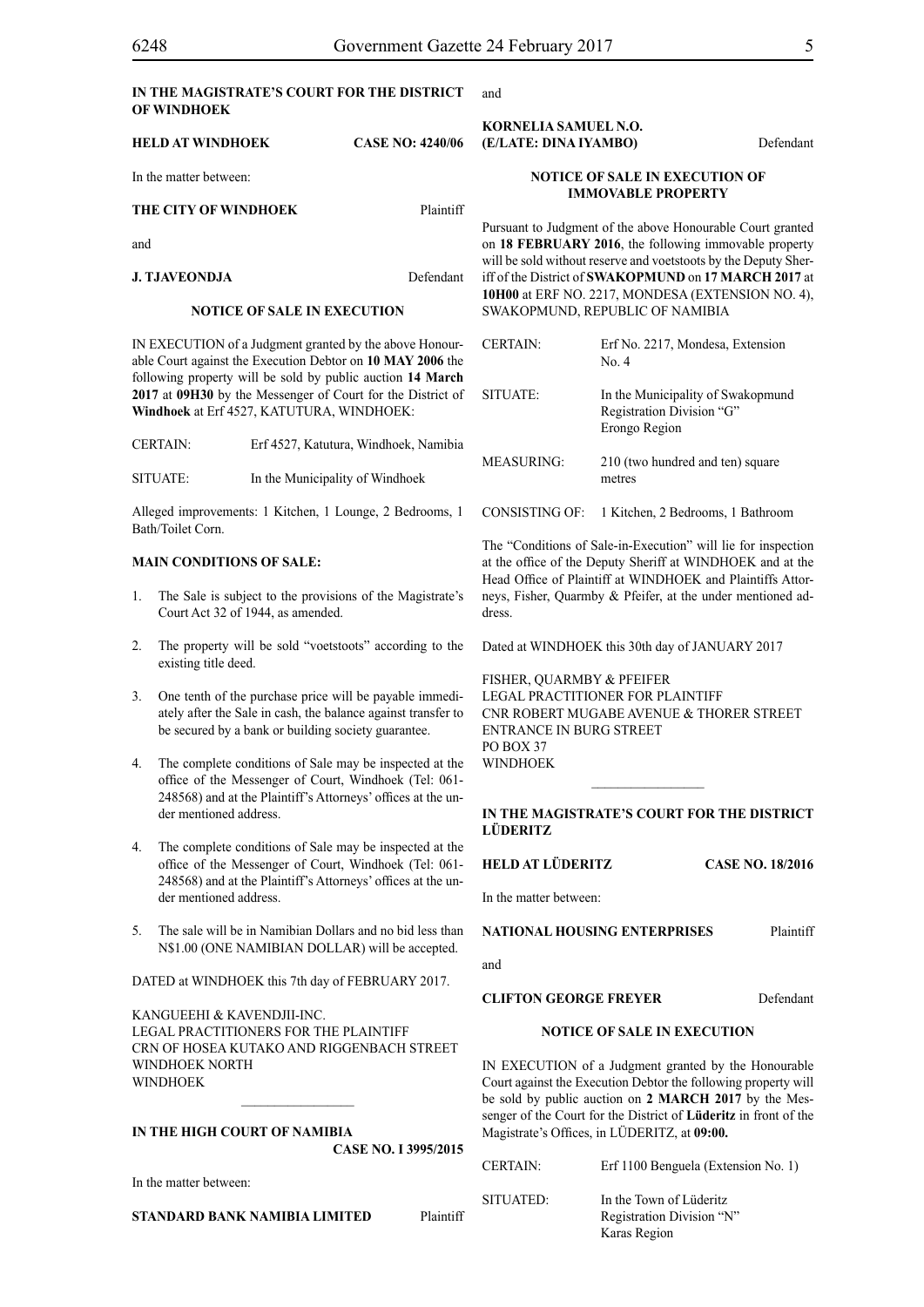MEASURING: 329 (three two nine) square metres

With all fixed improvements thereon:

#### **CONDITIONS OF SALE:**

- 1. The sale is subject to the provisions of the Magistrate's Court Act No. 32 of 1994, as amended.
- 2. The property will be sold "Voetstoots"according to the exiting title deed.
- 3. One-tenth of the purchase price will be payable immediately after the sale in cash. The balance together with interest thereon at 20% per annum against transfer to be secured by a bank or building society guarantee, and which transfer shall be given without delay.
- 4. The complete Conditions of Sale will be read at the same time of the Sale and may be inspected at the offices of the Messenger of the Court, Lüderitz.

SIGNED at KEETMANSHOOP on this 6th day of FEBRU-ARY 2017.

RISSIK, COX & PROBART Legal Practitioner for 34, 5th Ave KEETMANSHOOP

#### **IN THE HIGH COURT OF NAMIBIA, MAIN DIVISION, WINDHOEK**

**CASE NO.: I 3859/2009**

In the matter between:

### **FIRST NATIONAL BANK OF NAMIBIA LIMITED** Plaintiff

and

#### **MELODY FRANCIS HIIHO** Defendant

#### **NOTICE OF SALE IN EXECUTION**

In execution of a Judgement granted by the above Honourable Court, the following, property will be sold by public auction by the Deputy Sheriff of **Gobabis** on **10 March 2017, 09H00**  at Erf No. 1197, Epako, Extension No. 2, Gobabis, Republic of Namibia.

| <b>CERTAIN:</b>   | Erf No. 1197, Epako, Extension No. 2                                          |
|-------------------|-------------------------------------------------------------------------------|
| SITUATE:          | In the Municipality of Gobabis<br>Registration Division "L"<br>Omaheke Region |
| <b>MEASURING:</b> | 270 (two seven zero) square metres                                            |
| HELD:             | Deed of Transfer No: T4739/2007                                               |
|                   |                                                                               |

IMPROVEMENTS: Kitchen, Lounge, 2 Bedrooms, 1 WC

#### **CONDITIONS OF SALE:**

1. The Sale is subject to provisions of the High Court Act No. 16 of 1990, as amended, and the property will be sold "voetstoots" according to the existing title deed.

2. The complete Conditions of Sale will be read out at the time of the sale, and may be inspected beforehand at the offices of the Plaintiff and Plaintiff's attorney at the under-mentioned address, as also at the offices of the Deputy Sheriff, Gobabis.

Dated at WINDHOEK on the 27th day of JANUARY 2017.

J C VAN WYK ATTORNEYS Legal Practitioner for Plaintiff 18 LOVE STREET **WINDHOFK** 

**IN THE MAGISTRATE'S COURT FOR THE DISTRICT OF WINDHOEK**

 $\frac{1}{2}$ 

**HELD AT WINDHOEK CASE NO: 3555 OF 2016**

In the matter between:

**BODY CORPORATE OF BELLAROSA GALLICA** Execution Creditor

and

**ADOLFO ANTONIO BINGUE** Execution Debtor

#### **NOTICE OF SALE IN EXECUTION**

IN EXECUTION of a Judgment granted by the above Honourable Court against the Execution Debtor on **28 July 2016**, the following property will be sold by public auction on **6 April 2017**, at **10H00** by the Messenger of the Court for the district of Windhoek in front of the Magistrate's Court, Mungunda Street, Katutura, Windhoek:

- (a) Section No. 16 as shown and more fully described on Section Plan No. 65/2006 in the building or buildings known as Bellarosa Gallica, situate at 218 Rocky Crest, in the Municipality of Windhoek, of which Section the floor area, according to the said Sectional Plan, is 75m2 (seventy five) square metres in extent;
- (b) together with an undivided share in the common property in the land and building or buildings as shown and more fully described on the said Sectional Plan, apportioned to the said Section in accordance with the participation quota of the said Section specified in a Schedule endorsed on the said Sectional Plan and held under Certificate of Registered Sectional Title No. 65/2006(16)(UNIT), dated 15 September 2006.

Alleged improvements: 1 x Kitchen (with build in cupboards), 1 x Lounge, 2 x Bedrooms (with build-in cupboards), 1 x Bath / Toilet Combination, 1 x Garage.

#### **MAIN CONDITIONS OF SALE:**

- 1. The Sale is subject to the provisions of the Magistrate's Court Act 32 of 1944, as amended.
- 2. The property will be sold "voetstoots" according to the existing title deed.
- 3. One tenth of the purchase price will be payable immediately after the Sale in cash, the balance against transfer to be secured by a bank or building society guarantee.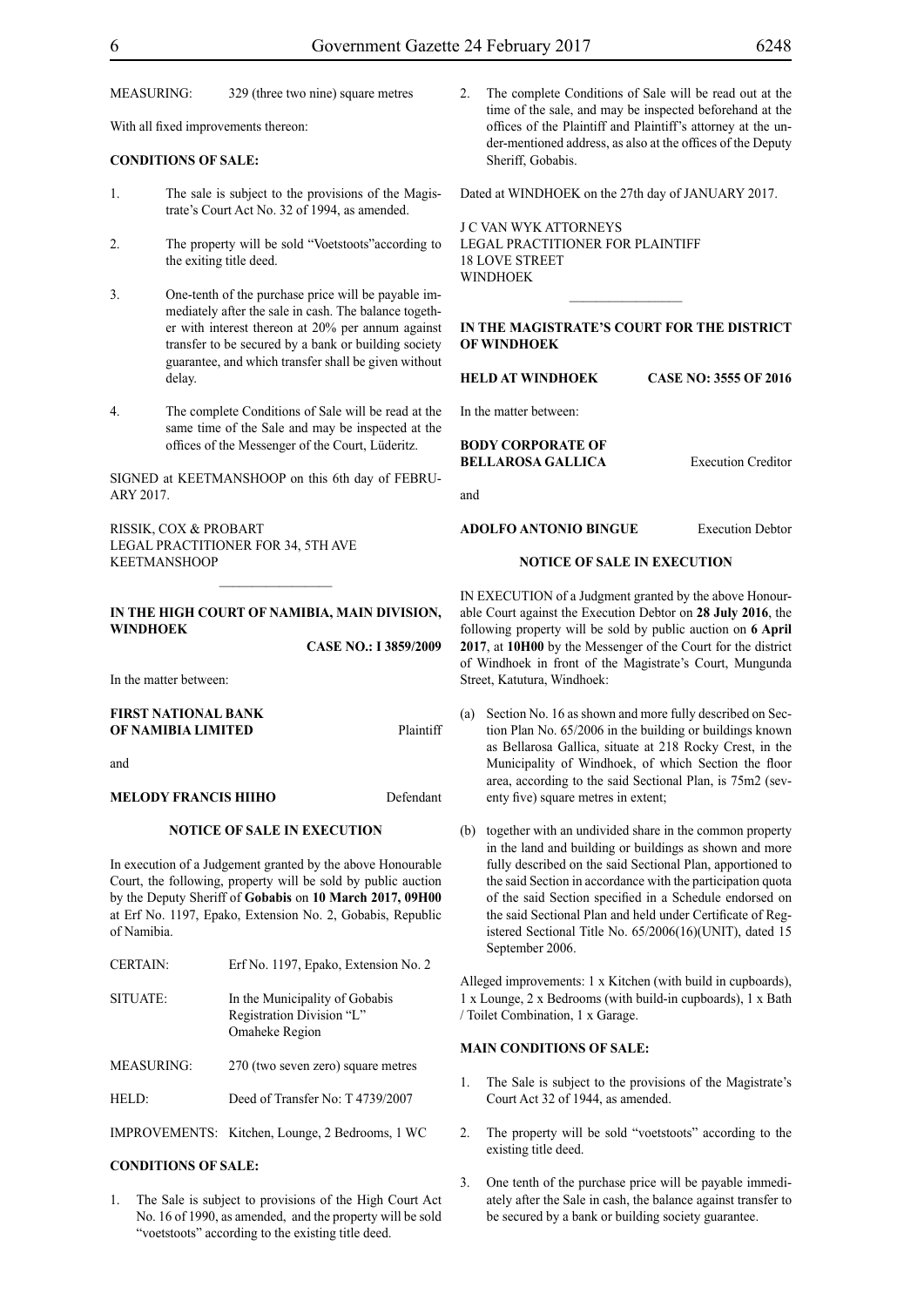- 4. The complete conditions of Sale may be inspected at the office of the Messenger of the Court, Windhoek (Tel no: 248568) and at the Plaintiffs Attorneys' offices at the undermentioned address.
- 5. The sale will be in Namibian Dollars and no bid less than N\$1,00 (ONE NAMIBIAN DOLLAR) will be accepted.

DATED AT WINDHOEK on 25 JANUARY 2017.

VAN DER MERWE-GREEFF ANDIMA INC. ATTORNEYS FOR Plaintiff / Execution Creditor 28 CHURCH STREET WINDHOEK

#### **IN THE MAGISTRATE'S COURT FOR THE DISTRICT OF WINDHOEK**

**HELD AT WINDHOEK CASE NO: 4106 OF 2016**

In the matter between:

**BODY CORPORATE OF PANORAMA PARK** Execution Creditor

and

**REINHOLD NANUB** Execution Debtor

#### **NOTICE OF SALE IN EXECUTION**

IN EXECUTION of a Judgment granted by the above Honourable Court against the Execution Debtor on **12 August 2016**, the following property will be sold by public auction on **6 April 2017**, at **10H30** by the Messenger of the Court for the district of Windhoek in front of the Magistrate's Court, Mungunda Street, Katutura, Windhoek:

- (a) Section No. 11 as shown and more fully described on Section Plan No. 59/2000 in the building or buildings known as Panorama Park, situate at Khomasdal in the Municipality of Windhoek, of which Section the floor area, according to the said Sectional Plan, is 48m2( forty eight) square metres in extent;
- (b) together with an undivided share in the common property in the land and building or buildings as shown and more fully described on the said Sectional Plan, apportioned to the said Section in accordance with the participation quota of the said Section specified in a Schedule endorsed on the said Sectional Plan and held under Certificate of Registered Sectional Title No. 59/2000(11)(UNIT), dated 20 November 2000.

Alleged improvements: 2 x Bedrooms, 1 x Bathroom, 1 x Kitchen, 1 x Sitting-room.

#### **MAIN CONDITIONS OF SALE:**

- 1. The Sale is subject to the provisions of the Magistrate's Court Act 32 of 1944, as amended.
- 2. The property will be sold "voetstoots" according to the existing title deed.
- 3. One tenth of the purchase price will be payable immediately after the Sale in cash, the balance against transfer to be secured by a bank or building society guarantee.
- 4. The complete conditions of Sale may be inspected at the office of the Messenger of the Court, Windhoek (Tel no: 248568) and at the Plaintiffs Attorneys' offices at the undermentioned address.
- 5. The sale will be in Namibian Dollars and no bid less than N\$1,00 (ONE NAMIBIAN DOLLAR) will be accepted.

DATED AT WINDHOEK on 25 JANUARY 2017.

VAN DER MERWE-GREEFF ANDIMA INC. ATTORNEYS FOR Plaintiff / Execution Creditor 28 CHURCH STREET WINDHOEK

 $\frac{1}{2}$ 

**IN THE HIGH COURT OF NAMIBIA**

**CASE No. 1965/201**5

In the matter between:-

**AGRICULTURAL BANK OF NAMIBIA LIMITED** Plaintiff

and

WILLEM JOHANNES GROENEWALD Defendant

#### **NOTICE OF SALE IN EXECUTION OF IMMOVABLE PROPERTY**

Pursuant to a Judgment of the above Honourable Court granted on **6 OCTOBER 2016**, the following immovable property will be sold without reserve and voetstoots by the Deputy Sheriff of the District of **OUTJO** on **7 MARCH 2017** at **10h00** IN FRONT OF THE MAGISTRATES COURT OUTJO.

CERTAIN Farm Macarthur No. 352

SITUATE Registration Division "A" Kunene Region

- MEASURING 5456,1379 (five four five six comma one three seven nine) hectares
- CONSISTING OF Cattle fenced in, thirteen camps, four water points from boreholes and a six room residence.

The "Conditions of Sale-in-Execution" will lie for inspection at the office of the Deputy Sheriff at OUTJO and at the Head Office of Plaintiff at WINDHOEK and Plaintiffs Attorneys, Fisher, Quarmby & Pfeifer, at the undermentioned address.

Dated at WINDHOEK this 16th day of JANUARY 2017.

FISHER, QUARMBY & PFEIFER LEGAL PRACTITIONER FOR Plaintiff c/o Robert Mugabe & Thorer Streets entrance on Burg Street P O BOX 37 **WINDHOFK**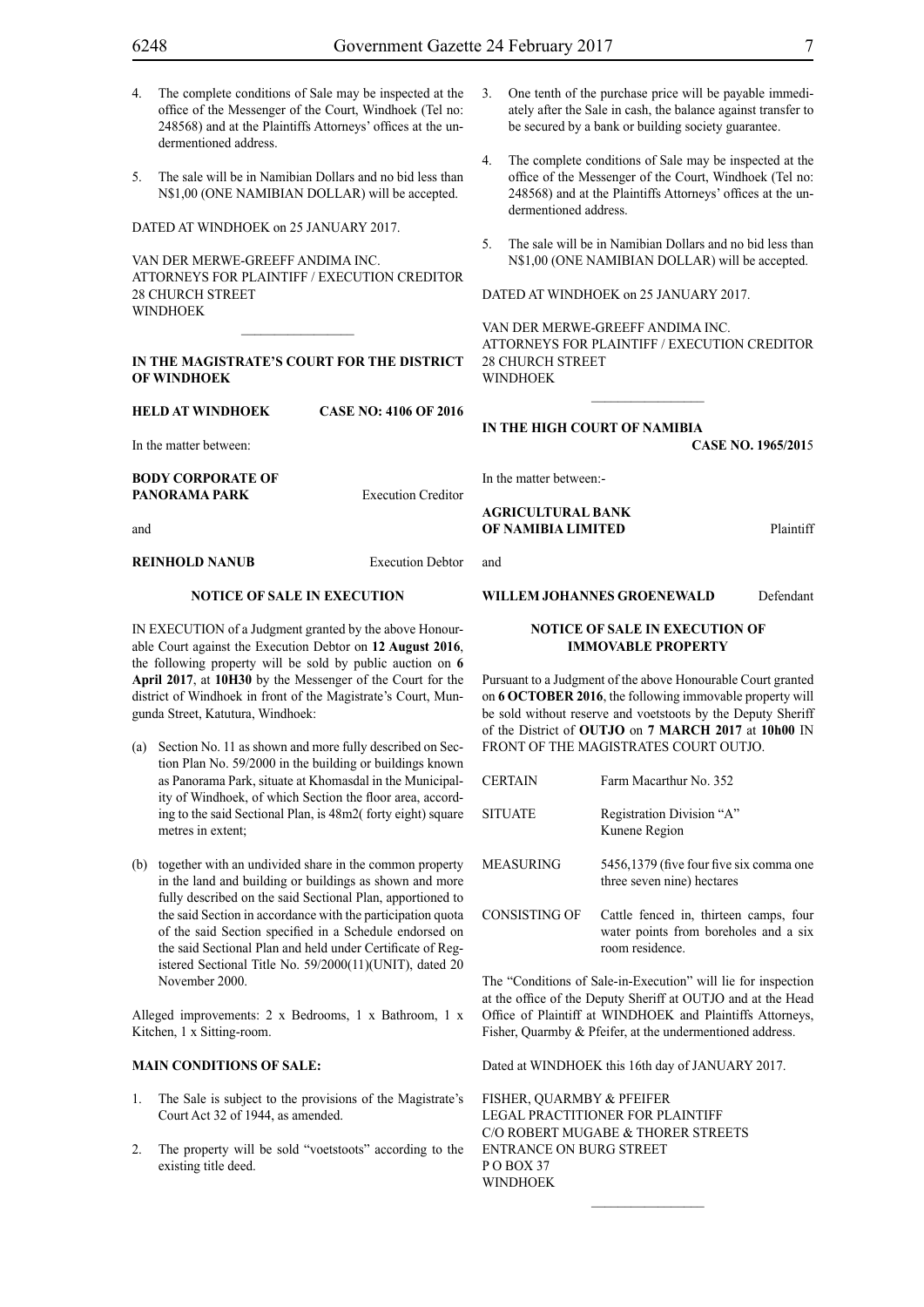#### **HC-MD-CIV-MOT-GEN-2016/00352**

**IN THE HIGH COURT OF NAMIBIA, MAIN DIVISION HELD AT WINDHOEK ON FRIDAY, THE 3RD DAY OF FEBRUARY 2017 BEFORE THE HONOURABLE MR. JUSTICE ANGULA**

In the matter between:

**SPITZ ENERGY (PTY) LTD** Applicant

and

| <b>GREENCOAL OPERATION MANAGEMENT</b> |                   |
|---------------------------------------|-------------------|
| <b>NAMIBIA (PTY) LTD</b>              | First Respondent  |
| <b>RHINO INVESTMENTS</b>              |                   |
| <b>SEVEN (PTY) LTD</b>                | Second Respondent |
| <b>GERSHON BEN-TOVIM</b>              | Third Respondent  |

#### **COURT ORDER**

Having heard **ABRAHAM NAUDE**, on behalf of the Applicant(s), and having read the Application for HC-MD-CIV-MOT-GEN-2016/00352 and other documents filed of record:

#### **IT IS ORDERED THAT:**

- 1. The first respondent is placed under provisional order of liquidation.
- 2. A rule nisi is hereby issued calling upon the first respondent and any other interested parties to show cause (if any) on 10 March 2017 at 10h00 hrs why the first respondent should not be placed under final order of liquidation; and the costs of this application should not be costs in the liquidation.
- 3. The service of this order to be effected by the Deputy Sheriff tor the district of Windhoek, serving a copy of this order on the first respondent at its registered address; and by publishing a copy of this order in one edition of the Republikein and Government Gazette.

#### BY ORDER OF COURT

#### REGISTRAR

| TO:     | <b>ABRAHAM NAUDE</b>                     |
|---------|------------------------------------------|
|         | On behalf of Applicant                   |
|         | Dr. Weder, Kauta & Hoveka Inc.           |
|         | WKH House, Ausspannplatz                 |
|         | Windhoek Namibia                         |
| AND TO: | EVA SHIFOTOKA                            |
|         | on behalf of 1st Respondent, 2nd Respon- |
|         | dent and 3rd Respondent                  |
|         | 19 Feld Street                           |
|         | Windhoek                                 |
|         | Namibia                                  |
|         |                                          |

 $\frac{1}{2}$ 

The Master of the High Court John Meinert Street, Windhoek

#### **IN THE HIGH COURT OF NAMIBIA (Northern Local Division)**

**EX PARTE: CARNELL 'TYRE AND FITMENT CENTER CC** First Applicant **MATTYS FERDINAND NELL** Second Applicant

In the matter:

of the application for the voluntary surrender of the estate of the first and second applicant.

#### **VOLUNTARY SURRENDER (Section 4 of Act 24 of 1936)**

NOTICE IS HEREBY GIVEN that application will be made to the High Court of Namibia on **Monday, the 10th day of April 2017, at 10h00 or soon thereafter as the matter can be heard,** for the surrender of the estate of **Carnell Tyre And Fitment Center Cc and Mattys Ferdinand Nell,** a shift-electrician, currently residing at Erf No: 1331, Oshakati West and employed by Carnell Tyre And Fitment Center CC, and that a statement of his affairs will lie for inspection at the **office of the Master of the High Court of Namibia - Main Division, and at the office of the Magistrate for the district of Oshakati** for a period of fourteen days as from 06 March 2017 and including 24 March 2017.

MUGAVIRI ATTORNEYS Legal Prctitioners for 1st & 2nd Applicant Bank Windhoek Complex Shop No. 1 & 2 OSHAKATI

**HC-MD-CIV-MOT-GEN-2016/00361**

**IN THE HIGH COURT OF NAMIBIA, MAIN DIVISION, HELD AT WINDHOEK ON FRIDAY, THE 10th DAY OF FEBRUARY 2017 BEFORE THE HONOURABLE JUSTICE DAMASEB**

 $\frac{1}{2}$ 

In the matter between:

| SANDS HOTELS HOLDINGS                              |                         |
|----------------------------------------------------|-------------------------|
| (NAMIBIA) (PTY) LTD                                | First Applicant         |
| <b>MHG INTERNATIONAL</b>                           |                         |
| <b>HOLDING (MAURITIUS) LTD</b>                     | Second Applicant        |
|                                                    |                         |
| and                                                |                         |
|                                                    |                         |
| <b>MINISTER OF ENVIRONMENT</b>                     |                         |
| <b>AND TOURISM</b>                                 | <b>First Respondent</b> |
| <b>MINISTER OF INDUSTRIALISATION,</b>              |                         |
| <b>TRADE AND SME DEVELOPMENT Second Respondent</b> |                         |
| <b>REGISTRAR OF COMPANIES</b>                      | Third Respondent        |
|                                                    |                         |
|                                                    |                         |

#### **COURT ORDER**

Having heard **KARIN KLAZEN**, on behalf of the Applicant(s) and **NICKY NGULA**, on behalf of the Respondent(s) and having read the Application for HC-MD-CIV-MOT-GEN-2016/00361 and other documents filed of record: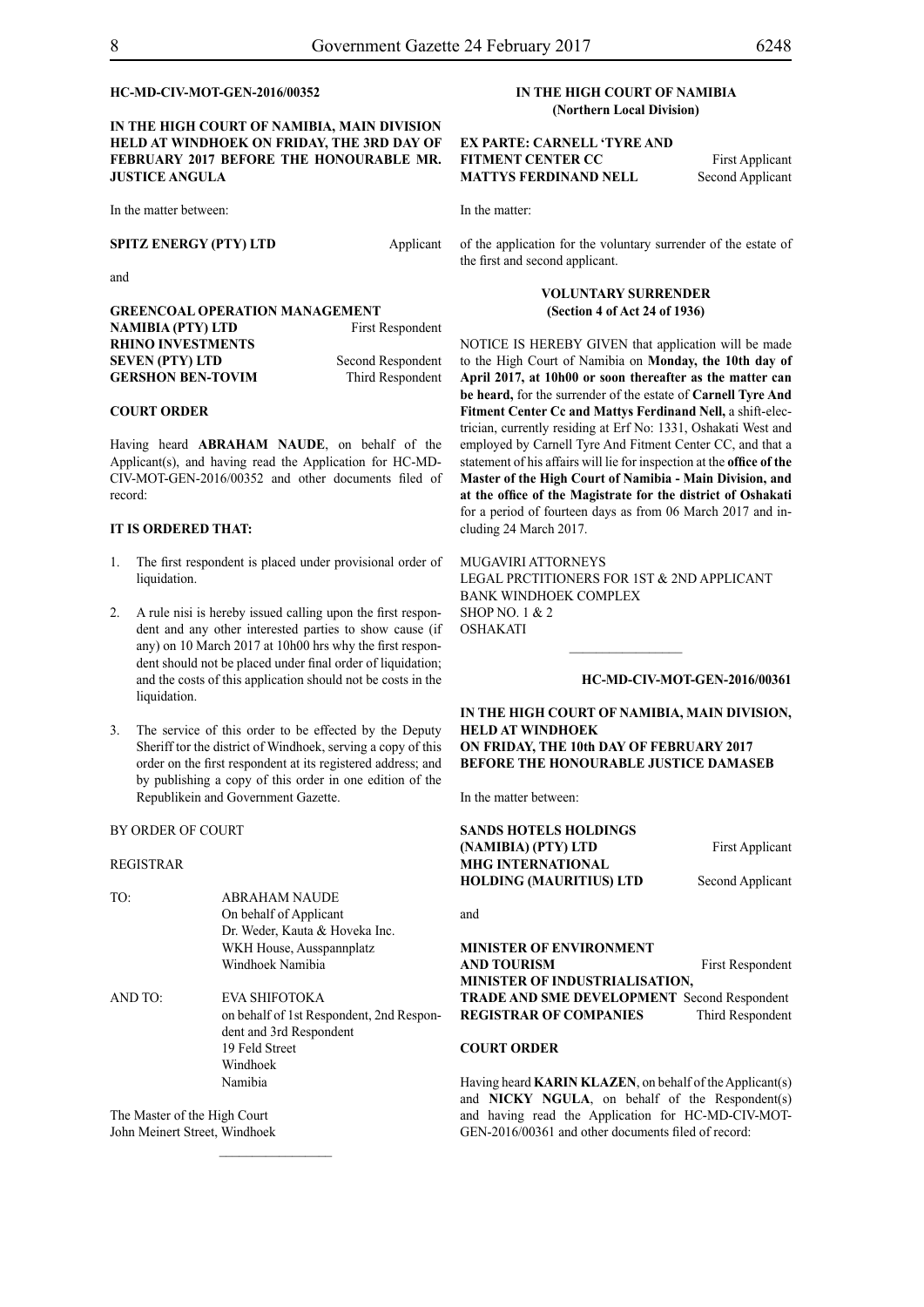#### **IT IS ORDERED THAT:**

- 1 That a rule nisi is hereby issued returnable on 10 March 2017 at 10h00 calling on all interested parties to show why an order should not be made in the following terms:
	- 1.1 Why the external company, Sands Hotels (Pty) Ltd (registration number F/73/03831), should not be deemed to have been a legal persona and a company incorporated in Namibia pursuant to section 330 of the Companies Act, 28 of 2004, while it remained on the register of external companies in Namibia despite the fact that the South African company known as Sands Hotels (Pty) Ltd was deregistered in South Africa;
	- 1.2 Why the external company, Sands Hotels (Pty) Ltd, should not be deemed to have continued in existence as if the South African company known as Sands Hotels (Pty) Ltd had not been deregistered;
	- 1.3 Why all business conducted by the external company, Sands Hotels (Pty) Ltd, between the period of deregistration and re-registration of the South African company, should not be deemed to be validly conducted;
	- 1.4 Why any actions taken by any of the directors in their capacity as directors of Sands Hotels (Pty) Ltd, between the period of deregistration and re-registration of the South African company, should not be deemed to be valid and binding;
	- 1.5 Why all agreements concluded by the external company, Sands Hotels (Pty) Ltd, between the period of deregistration and re-registration of the South African company, should not be deemed to be validly concluded and enforceable in accordance with their terms;
	- 1.6 Why the assets of Sands Hotels (Pty) Ltd situated within Namibia should not remain vested in the mentioned company;
	- 1.7 Why applicants should not pay the costs of this application save in the event it is opposed in which case the party opposing this application shall be ordered to pay the costs of this application.
- 2 The rule nisi is to be published once in an English daily newspaper circulating throughout Namibia and once in the Government Gazette.

#### BY ORDER OF THE COURT REGISTRAR

TO: KARIN KLAZEN On behalf of 1st Applicant and 2nd Applicant Ellis Shilengudwa Inc. 1st Floor I 1@Steps Offices I c/o Grove & Chasie St | Kleine Kuppe Windhoek Namibia

AND TO: NICKY NGULA On behalf of 1st Respondent, 2nd Respondent and 3rd Respondent Government - Office of the Government Attorney 2nd floor Sanlam Centre Independence Avenue Windhoek Namibia

#### **NOTICE OF LOST LAND TITLE NO. D808**

Notice is hereby given that I, **Helgaardt Junius Mouton** intend to apply for a certified copy of:

| <b>CERTAIN:</b>  | Erf No. Rehoboth D808                                        |
|------------------|--------------------------------------------------------------|
| MEASURING:       | 4827 square meters                                           |
| SITUATE:         | In the Town of Rehoboth                                      |
| DATED:           | 31 October 2014                                              |
| the property of: | Rivic Consultancy Close Corporation<br>Reg. No. cc/2011/6097 |

All persons who object to the issue of such copy are hereby required to lodge their objections in writing with the Registrar within three weeks from the publication of this notice.

Dated at Windhoek this 14th day of March 2017.

H. J. MOUTON p.o. box 21422 **WINDHOEK** 

#### **NOTICE OF LOST LAND TITLE NO. 983**

Notice is hereby given that I, **Christine F. Rickerts** intend to apply for a certified copy of:

| <b>CERTAIN:</b>   | The Farm Koppieskraal No. 983                     |
|-------------------|---------------------------------------------------|
| <b>MEASURING:</b> | 5252,3947 ha                                      |
| SITUATE:          | In the Registration Division "M"<br>Hardap Region |
| DATED:            | 16 October 2015                                   |
| the property of:  | C. F. Rickerts                                    |

All persons who object to the issue of such copy are hereby required to lodge their objections in writing with the Registrar within three weeks from the publication of this notice.

Dated at Windhoek this 14th day of March 2017.

C. F. Rickerts p.o. box 8076 **BACHBRECHT**